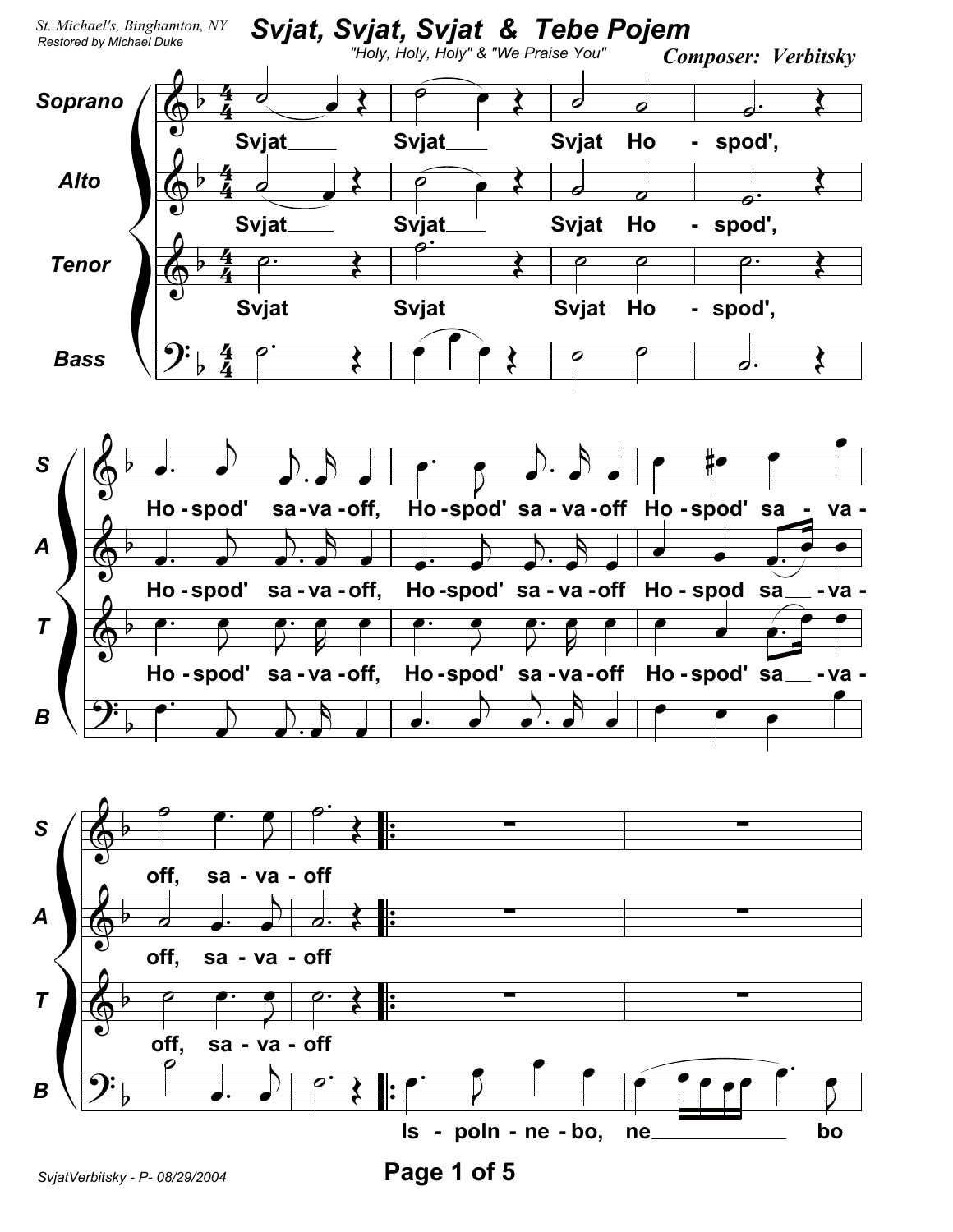```
St. Michael's, Binghamton, NY
```
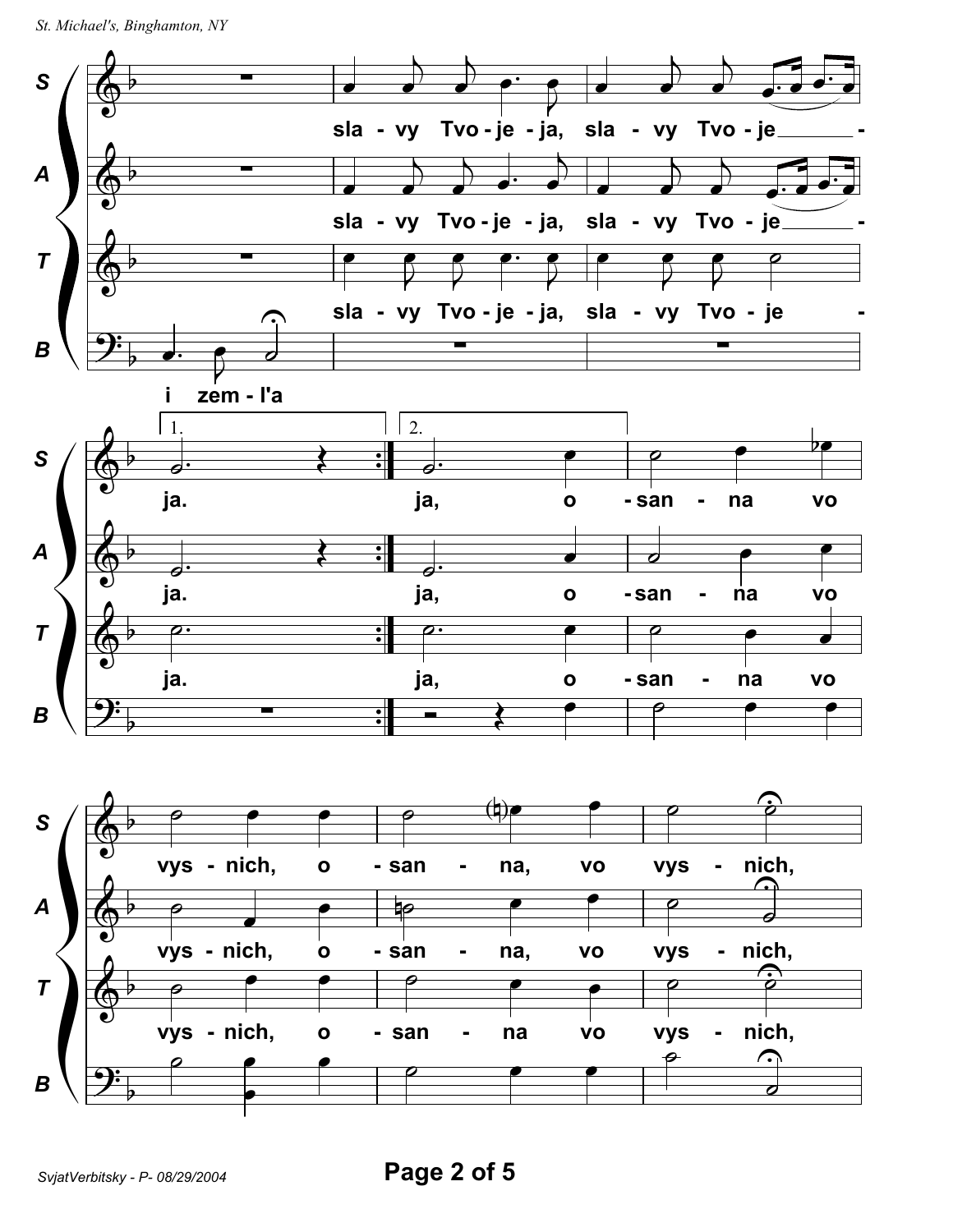```
St. Michael's, Binghamton, NY
```
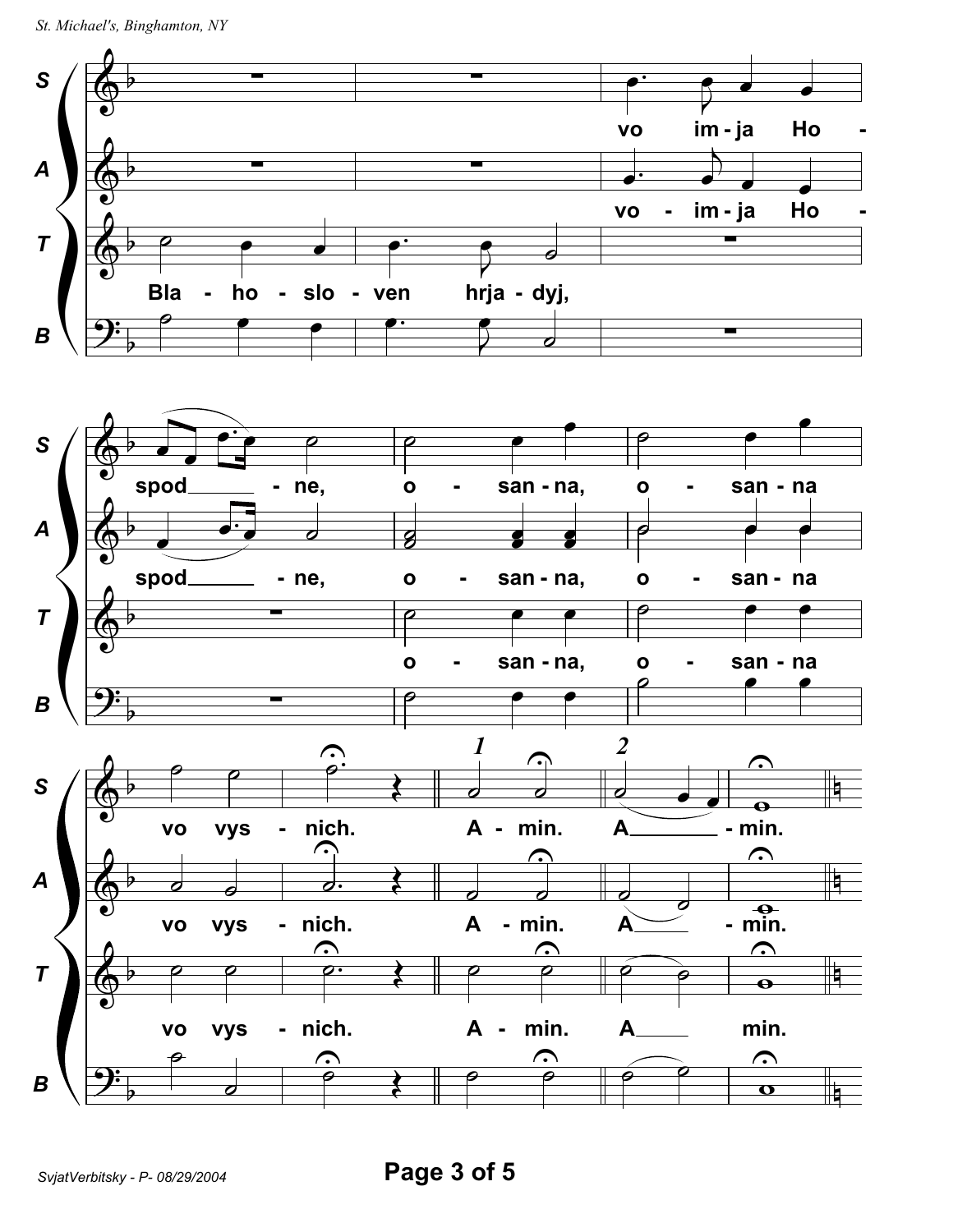